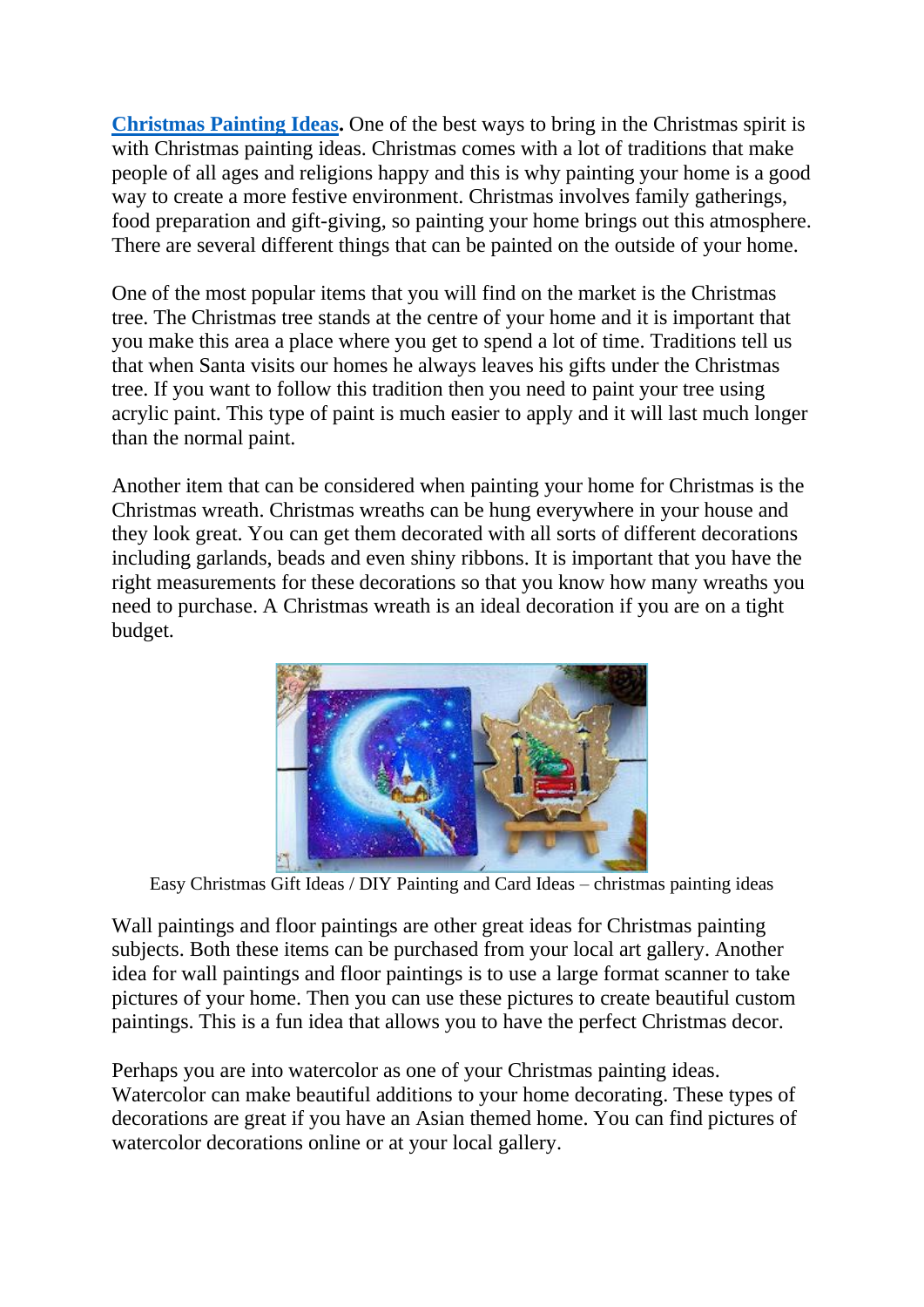A Christmas tree is one of the most important decorations at the holiday season. If you don't have a tree then you should consider purchasing one at your local department store. Ornaments are a great way to enhance the look of your tree. You can purchase small ornaments that you can string along the branches of your tree. Ornaments are also a great way to enhance the look of your holiday lights.

One of the best christmas painting ideas is to use seasonal decorations throughout your home. You can purchase wreaths and other types of floral decorations. You can also create your own festive ornaments and place them throughout your home. For example, you can place a wreath on your door for the holidays. This will help you to bring in the warm breezes of the season as well as the smells of the pine trees in your neighborhood.

Finally, many people choose to use holiday themed wall paper to hang up their Christmas ornaments and other decorations. You can find this type of paper at your local Wal-Mart or your local office supply store. You may also choose to paint your walls a different color scheme to bring in the festive spirit of the holiday season. If you have trouble finding good ideas for your walls, you may want to visit a Santa in disguise.



Easy Christmas Paintings – Step By Step Painting With Tracie Kiernan – christmas painting ideas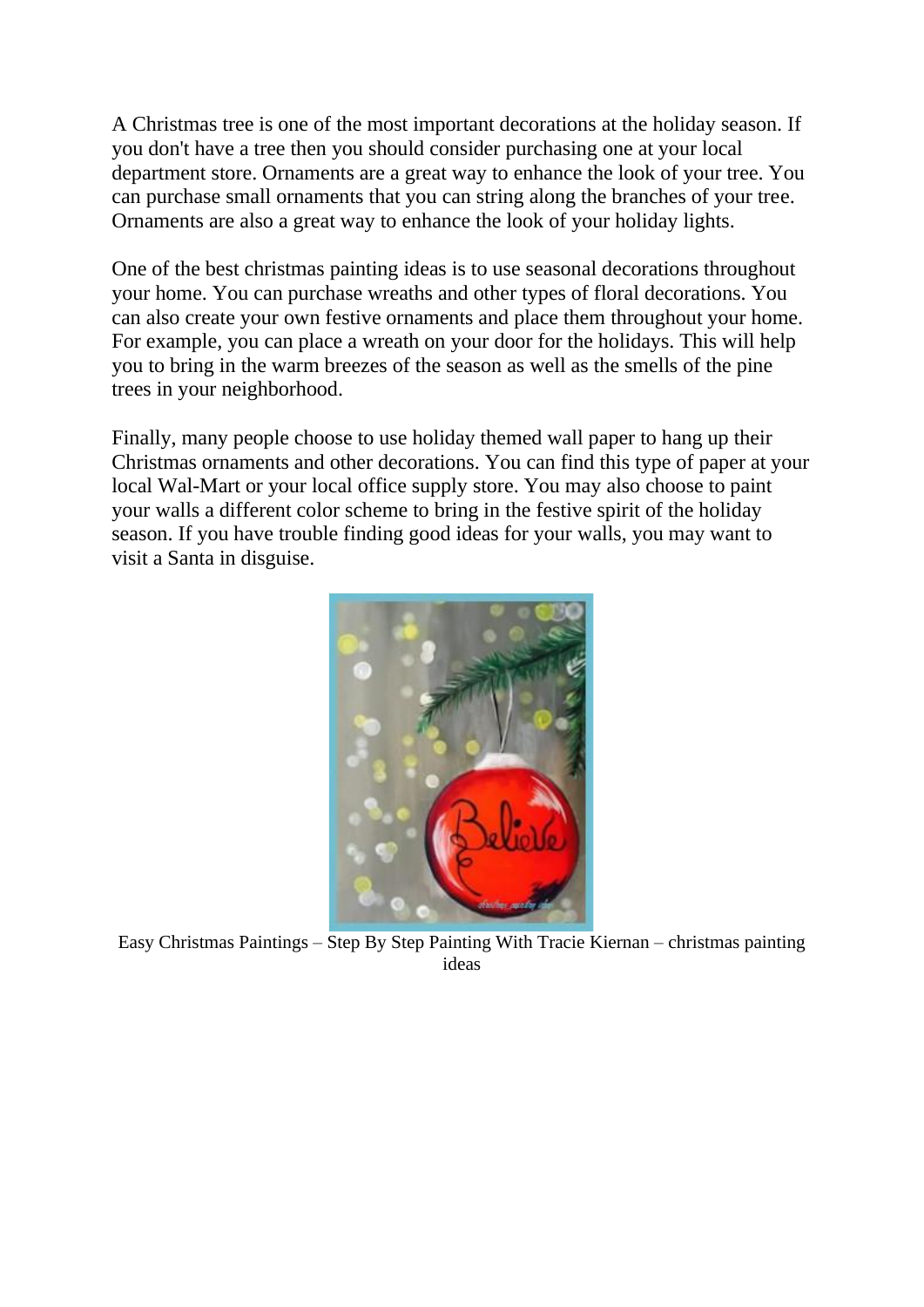

Pin on zz personal- My Ideas – christmas painting ideas



5+ Easy Canvas Painting Ideas for Christmas 5 – christmas painting ideas